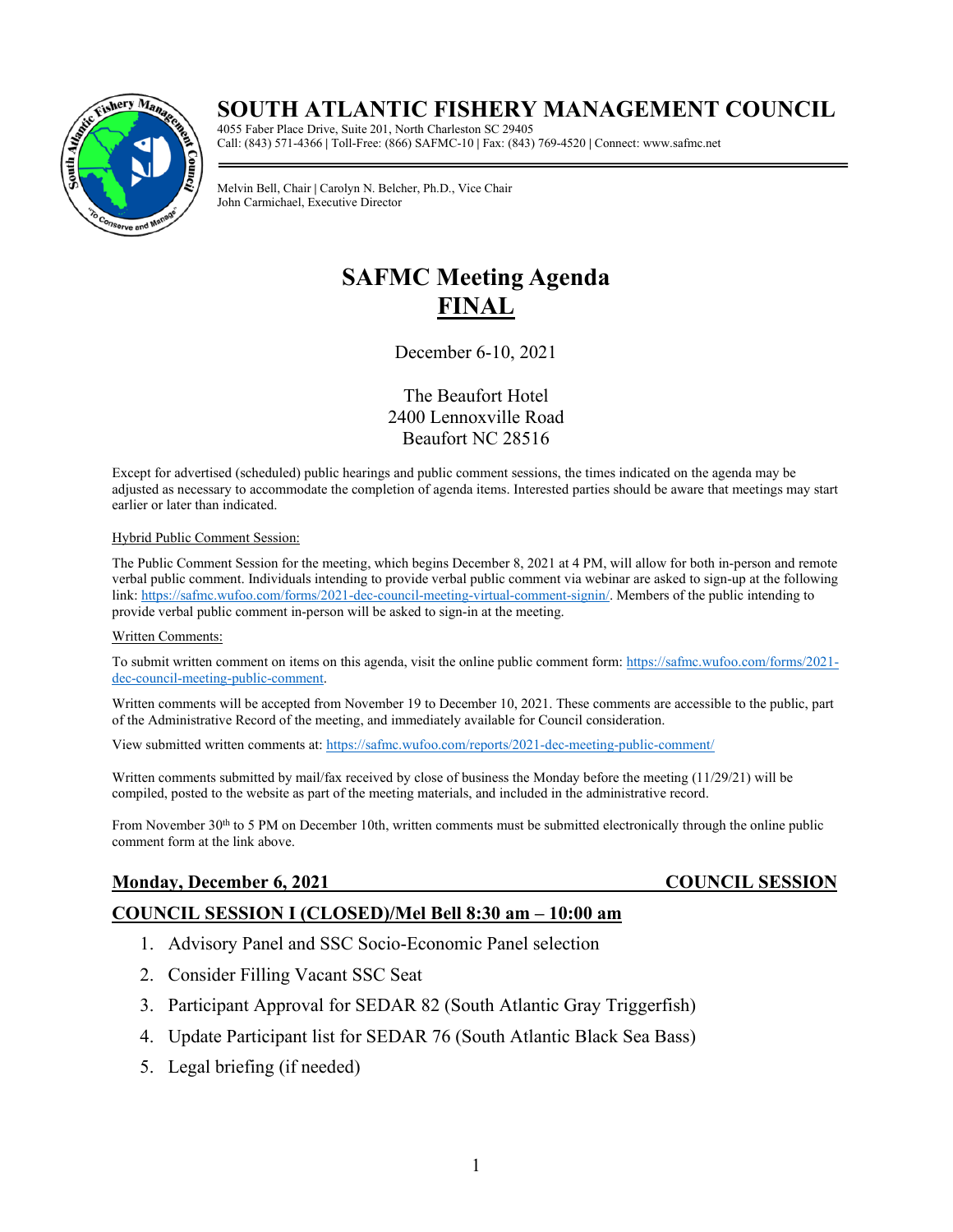# **COUNCIL SESSION I /Mel Bell 10:00 am – 12:00 Noon**

Call to order and introductions

Adopt agenda

Approve minutes

- 1. Reports (NOAA Office of Law Enforcement, US Coast Guard, state agencies, Council liaisons)
- 2. Standardized Bycatch Reporting Methodology Review NMFS SERO a. SSC recommendations – Genny Nesslage, SSC Chair
- 3. Exempted Fishing Permit Brief

# **12:00 noon to 1:30 pm Lunch**

# **Monday, December 6, 2021** COMMITTEE MEETINGS

# **Mackerel Cobia Committee/Spud Woodward 1:30 pm – 5:00 pm**

- 1. Atlantic King Mackerel (CMP Amendment 34) a. Overview and review public hearing input
- 2. Gulf Cobia (CMP Amendment 32)
	- a. Overview and review public hearing input
	- b. Recommend approval for formal review
- 3. Gulf King Mackerel (CMP Amendment 33)
	- a. Overview of options

# **Tuesday, December 7, 2021 COMMITTEE MEETINGS**

# **Snapper Grouper Committee/Jessica McCawley 8:30 am – 12 noon**

- 1. Ecopath project on red snapper recruitment
	- a. Modeling team discussion Lauren Gentry, FWRI
	- b. SSC comments
- 2. Snapper Grouper Fishery Management Revisions
	- a. AP comments and recommendations Jimmy Hull, AP Chair
	- b. Release Mortality Reduction Framework
	- c. Guidance from Private Recreational Workgroup Spud Woodward, Chair
	- d. Red Snapper Response and Holistic Management Approach
	- e. White Paper on Commercial Snapper Grouper Permits

# **12:00 noon to 1:30 pm Lunch**

# **Snapper Grouper Committee/Jessica McCawley 1:30 pm – 5:30 pm**

- 3. SEDAR 68 Scamp Research Track Assessment
	- a. Presentation, NMFS SEFSC
	- b. SSC Recommendations
- 4. Snowy Grouper (SG Amendment 51)
	- a. AP comments and recommendations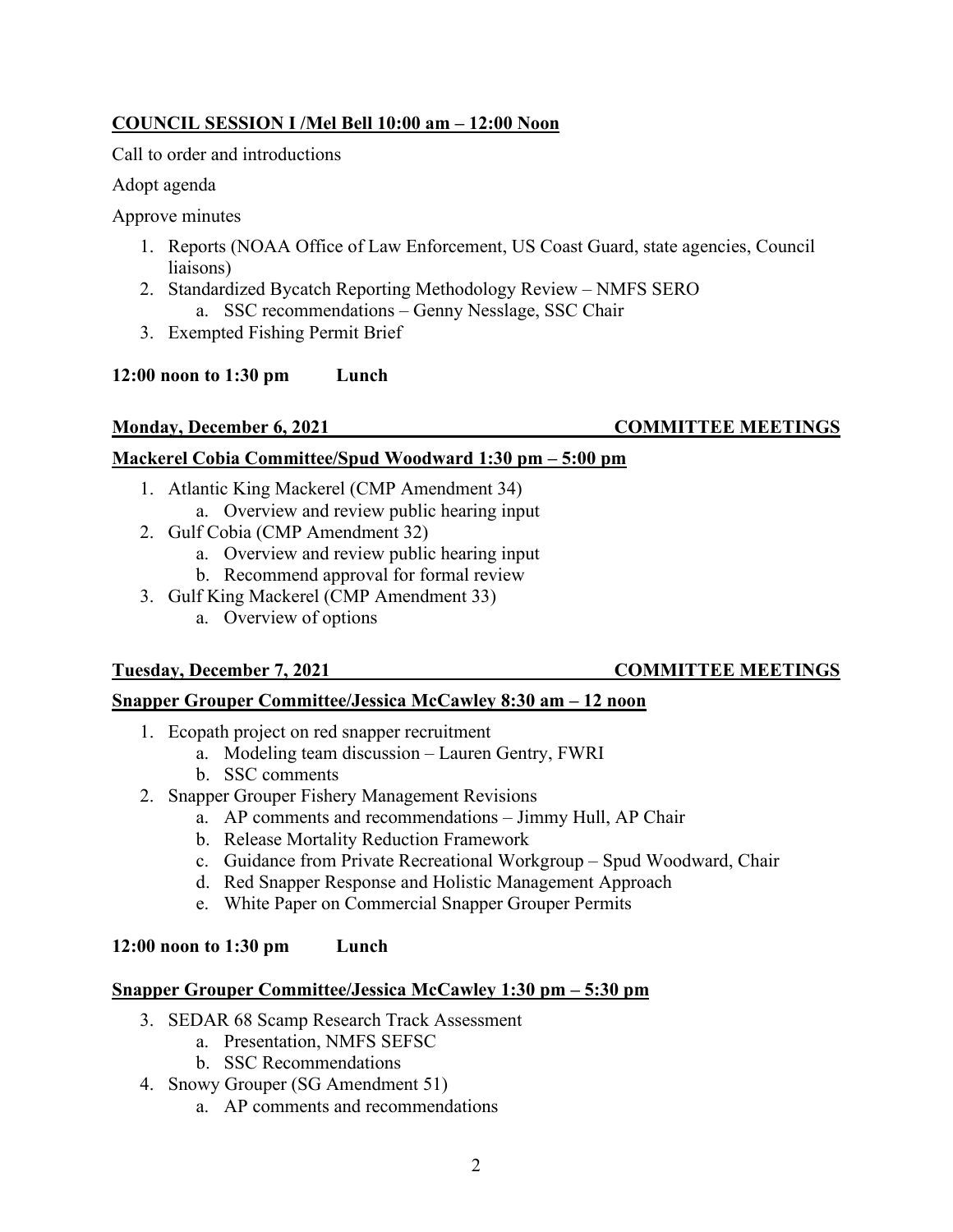- b. Overview of options and approve for scoping
- 5. Golden Tilefish (SG Amendment 52)
	- a. AP comments and recommendations
	- b. Overview of options and approve for scoping
- 6. Gag (SG Amendment 53)
	- a. SSC recommendations
	- b. AP Comments and recommendations
	- c. Overview of options and approve for scoping

## **Wednesday, December 8, 2021 COMMITTEE MEETINGS**

### **Snapper Grouper Committee/Jessica McCawley 8:30 am – 12:00 noon**

- 7. Greater Amberjack (SG Amendment 49)
	- a. Overview and approve for public hearings
- 8. Yellowtail Snapper (SG Amendment 44)
	- b. Overview of scoping comments
		- c. AP comments and recommendations

### **12:00 noon to 1:30 pm Lunch**

### **Snapper Grouper Committee/Jessica McCawley 1:30 pm – 3:45 pm**

- 9. Red Porgy (SG Amendment 50)
	- a. Overview
	- b. Approve all actions
- 10. AP comments on items not covered
- 11. Red Snapper and Greater Amberjack Project Updates

### **Wednesday, December 8, 2021 PUBLIC COMMENTS**

### **4:00 pm**

**Public comment will be accepted from individuals attending the meeting (in-person and remotely) regarding any of the items on the Council agenda. The Council Chair, based on the number of individuals wishing to comment, will determine the amount of time provided to each commenter. Those intending to provide verbal public comment via webinar can sign-up here: [https://safmc.wufoo.com/forms/2021-dec-council-meeting](https://safmc.wufoo.com/forms/2021-dec-council-meeting-virtual-comment-signin/)[virtual-comment-signin/](https://safmc.wufoo.com/forms/2021-dec-council-meeting-virtual-comment-signin/)**

### **Exempted Fishing Permit (EFP) Requests**

### **Approval for scoping:**

- (1) Snowy Grouper (SG Amendment 51)
- (2) Golden Tilefish (SG Amendment 52)
- (3) Gag (SG Amendment 53)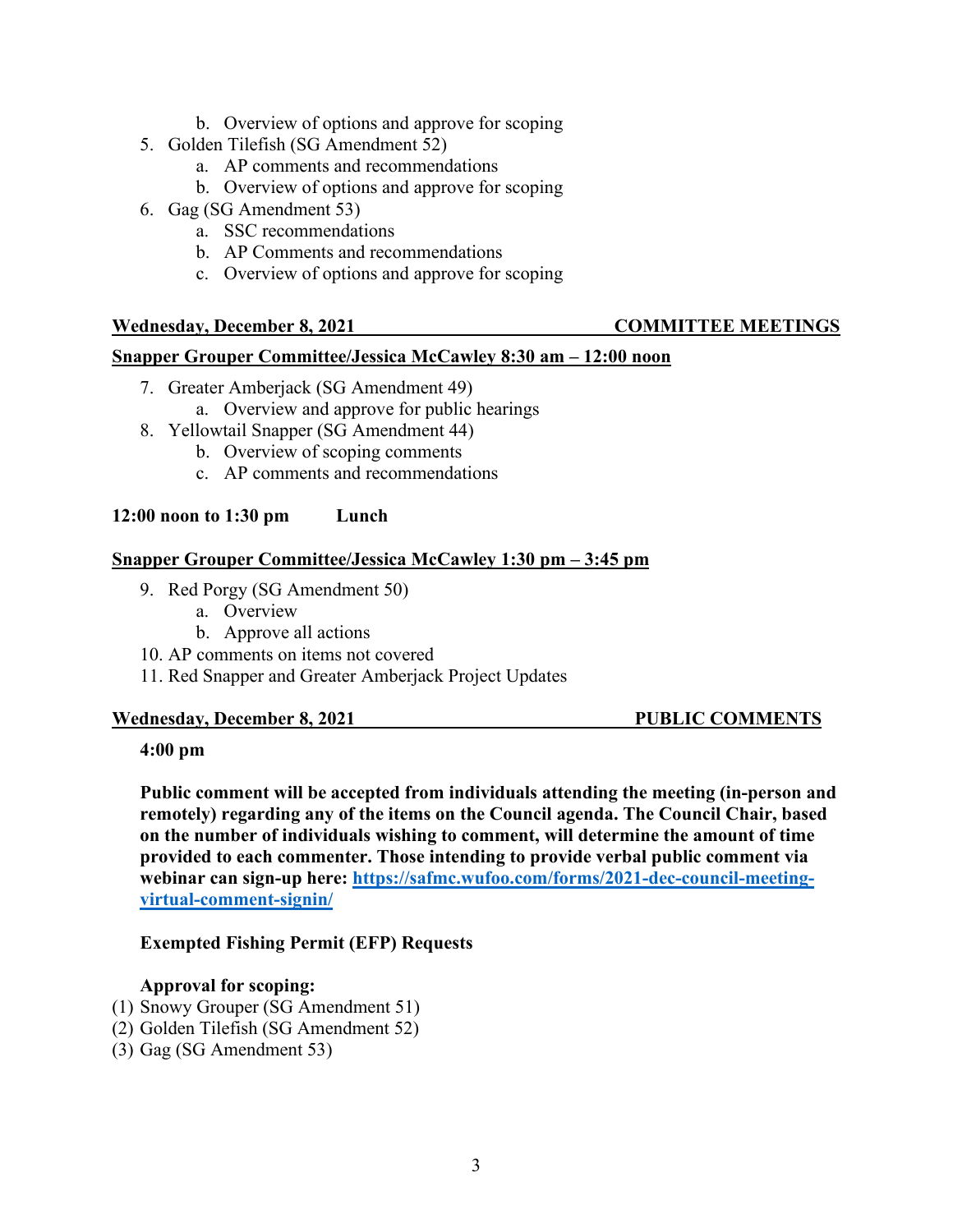### **Approval for public hearings:**

(1) Greater Amberjack (SG Amendment 49)

### **Final approval:**

(1) Gulf Cobia (CMP Amendment 32)

### **Thursday, December 9, 2021 COUNCIL SESSION**

### **COUNCIL SESSION II (CLOSED)/Mel Bell 8:00 am – 9:00 am**

1. Executive Director review

### **Thursday, December 9, 2021 COMMITTEE MEETINGS**

### **SEDAR Committee /Mel Bell 9:00 am – 11:00 am**

- 1. SEDAR Steering Committee Report
- 2. Revise SEDAR/SAFMC Process and Approvals
- 3. SEDAR 68 Scamp Operational Assessment
	- a. Terms of Reference Approval
	- b. Schedule Review
- 4. SEDAR 82 Gray Triggerfish Research Track Assessment
	- a. Terms of Reference Approval
	- b. Schedule Review
- 5. SEDAR 83 Vermilion Snapper Operational Assessment
	- a. Terms of Reference Approval
	- b. Schedule Review
- 6. SEDAR 86 Red Grouper Operational Assessment
	- a. Terms of Reference Approval
	- b. Schedule Review
- 7. Review 2024 golden Tilefish Operational Assessment Statement of Work
- 8. Stock Prioritization

### **Citizen Science Committee/Kerry Marhefka 11:00 am – 12:00 noon**

- 1. Updated Citizen Science Research Priorities
	- a. Review, discuss, and consider for adoption
- 2. Citizen Science Program Update

### **12:00 noon to 1:30 pm Lunch**

### **Outreach and Communications Committee/Spud Woodward 1:30 pm – 3:00 pm**

- 1. Outreach & Communications Advisory Panel Report
- 2. Sea Grant Fellowship Introduction
- 3. Website Demo